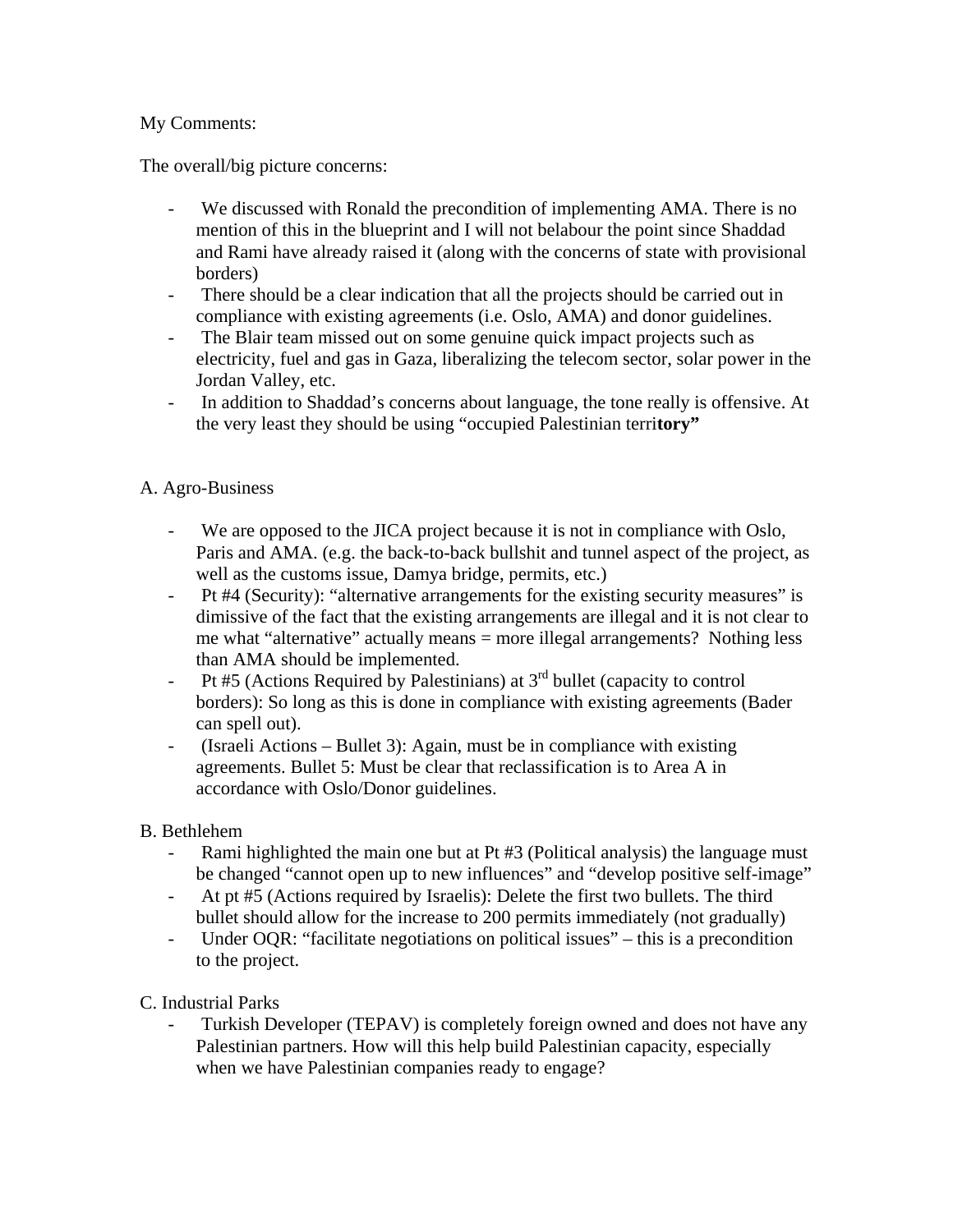- Regarding The Northern Company they have been working on this since 1995 – it is not a serious option – Blair's team has not done their due diligence.
- Pt #2: Bullet 1: "politically motivated" line should be deleted who are they to judge?
- Fourth Bullet DELETE! The project requires AMA implementation for success
- The "crossings" must meet Palestinian interests and guidelines
- Pt #5 (Israelis): Fourth Bullet must be FIRST (this is AMA). First Bullet: "Israel must assure it will spare site military action" – Are they serious? We will implicitly condone criminal acts against civilian targets but please make sure you don't harm investor interest.
- Under OQR: The Second Bullet (facilitate negotiations) is a precondition to the project.

#### D. Housing

- Re: Location although it is a sensitive issue it must be in Area A or an area reclassified as A.
- Pt #3 (Political Analysis) delete the line about refugees returning. This project is not linked to refugees and it is not part of Blair or Fayyad's mandates.
- Re: Pt. 4: Who will be responsible for security? IDF or Palestinian police? Will we have assurances that IDF will not enter housing area and assassinate people?
- Pt. #5 (Israel) Area C must be reclassified as Area A without payment of any kind by the developer or donors to Israel.
- E. Sewage
	- Pt. 4: Security Israel has classified Gaza as a hostile entity. This classification must be rescinded otherwise donors will be considered by Israel to facilitate a hostile or enemy entity. Also, the project needs electricity and fuel to operate – we don't have enough to go around. Perhaps they can press Israel to provide us with all of our fuel and electricity needs, which means that Gaza cannot be a hostile entity.

# F. Municipal Services

- Pt #2: Installing prepaid meters is a donor funded project through the Palestinian Energy Authority. This is part of a larger scheme to transfer electricity to the PEA. We do not want to support a project that will undermine a national plan by allowing municipalities to better collect electricity bills and then not remit them to the PEA. Currently the PA pays for electricity in Gaza and subsidizes the municipalities. This project must be done through the PEA or in coordination with the PEA (and I suspect they didn't speak to them).
- Pt #3: Precisely why this should be at a national level and not as part of municipal projects – especially when it comes to Gaza. And in any case – if you install meters in Gaza – they can't afford to pay for electricity (that is, of course, if they receive any). This is not a priority project for Gaza